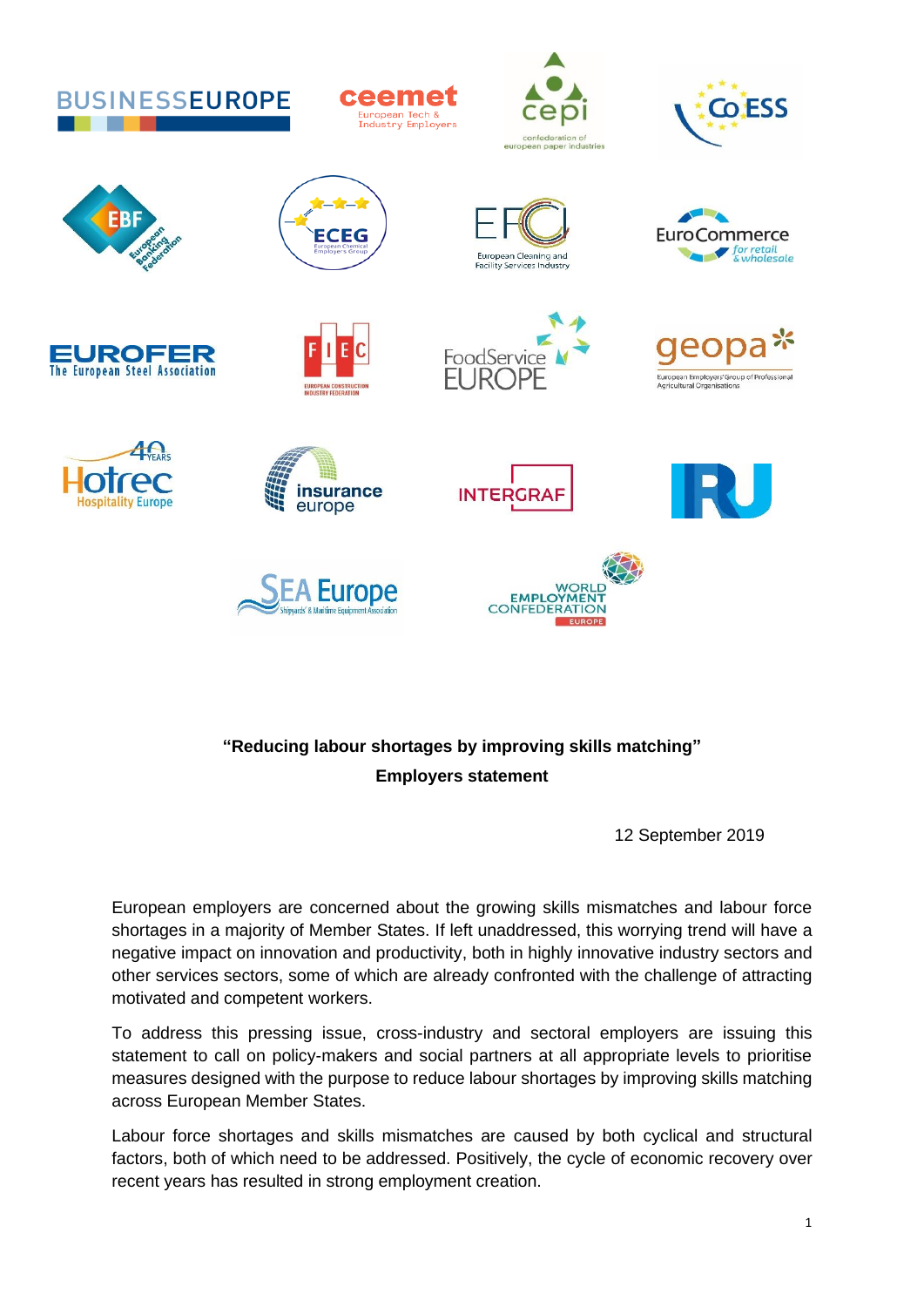Around **13 million new jobs** have been created since 2014, but many vacancies are left unfilled and many employers are facing difficulties finding the people with the skills they need<sup>1</sup>. It can also be noted that the unemployment rate remains very high - about 10% and above in some Member States.

This recent trend has exacerbated the pre-existing structural labour market challenges caused by population ageing, and skills provision that is not sufficiently connected with labour market needs. Overall, skills mismatches are the major determinants of labour shortages. In particular, **STEM skills** – Science, Technology, Engineering and Mathematics – **are increasingly required by employers** across a broad range of sectors, to varying extents, and with digitalisation this will only intensify. Additionally, specialised professional skills are required by companies in a number of sectors that are facing a scarcity of qualified workers.

Digitalisation of the economy further stimulates these changes. Not only is there the emergence of new jobs that require new skills, but existing jobs are profoundly transformed, with some tasks disappearing and some new tasks being added. Additionally, a key challenge across sectors and different work levels is the lack of basic digital skills. Achieving a better link between skills training and innovation is also key to ensuring that European companies have the competitive advantage they need to attract customers and grow. Another important challenge is to foster increasing employment participation levels of women and to simultaneously achieve a more balanced representation of men and women across fields of education, occupations and sectors.

In this context, employers call on policy makers and social partners at EU and national levels to work together to improve the situation. This means focusing on the following priorities:

- Reform education and training systems to increase their structural capacity to provide basic skills to the whole workforce and to cater for the growing needs for human / soft skills across the economy, as well as to facilitate the faster updating of curricula and qualifications in response to new and rapidly changing occupations. In addition, the introduction of new curricula based on digital job profiles, which have been successfully launched in some sectors, should be encouraged. These elements should form part of an overall approach to lifelong learning through various education and training pathways. Vocational Education and Training – VET, both initial (I-VET) and continuing (C-VET), has a prominent role to play in helping to reducing skills mismatches, in particular through setting up quality and effective apprenticeship policy frameworks across Europe<sup>2</sup>. The specific situation and needs of SMEs should be taken into account.
- Putting in place a new EU VET strategy for 2030 is an important priority for the next months, to which employers will continue to contribute. There is no time to waste to respond to the growing challenge of re-skilling and up-skilling the workforce. The reduction of the half-life of knowledge, driven by rapid technological change, requires more than ever that societies, employers and workers co-invest in lifelong learning - LLL - to improve and sustain our workforce's employability. To make progress, EU

 $140\%$  of European employers have difficulties in finding people with the skills they need to grow and innovate European Commission, Communication "A new skills agenda for Europe", 2016, <https://ec.europa.eu/transparency/regdoc/rep/1/2016/EN/1-2016-381-EN-F1-1.PDF>

<sup>2</sup> Council Recommendation on a European Framework for Quality and Effective Apprenticeships adopted by the EU Council in March 2018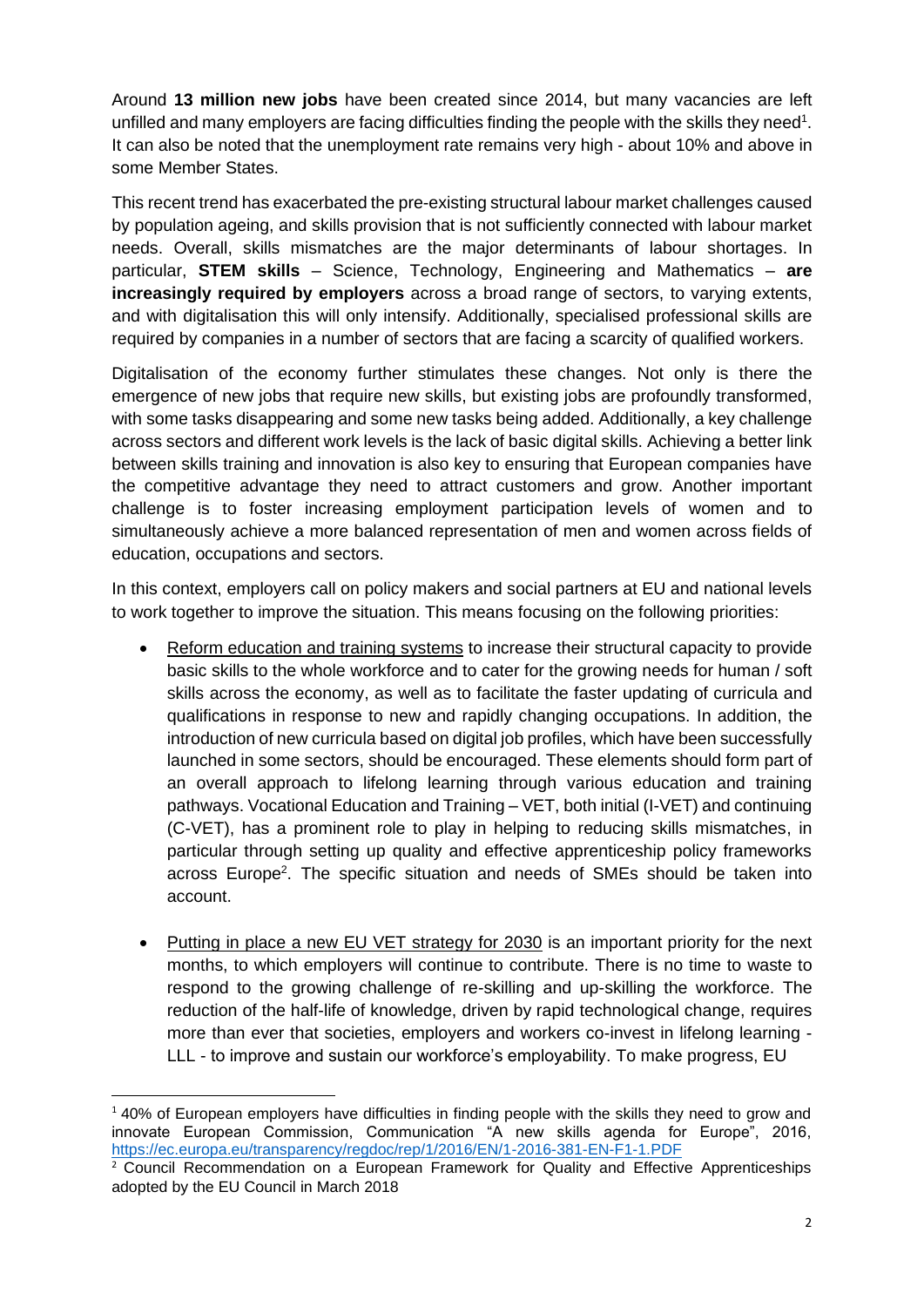Member States and social partners also need to improve the effectiveness of active labour market policies throughout Europe, including the need to encourage the cooperation between public and private employment services.

- Strengthen cooperation between business, schools, vocational schools, professional colleges and universities. A key challenge in many countries is to introduce more vocational training elements into high school and university courses as well as a stronger focus on learning outcomes in higher education. It is also important to consider introducing a dual element at all levels of education. Each country should develop and promote Higher Vocational Education and Training pathways and do so in a way that makes sense in the context of its education and training system. Learning pathways in the EU should also become more permeable to make it easier for students to combine and/or move between different forms of education and training.
- Foster the role of sectoral social dialogue to ensure a more relevant use of the available resources in the interest of employers and workers. Financial incentives and other forms of investment pooling can also play a positive role, particularly for SMEs, which struggle to find the resources and expertise needed to embrace digitalisation. Employers need to be better involved in the design and delivery of education and training curricula so as to better align them with the real needs of industry. Sectoral social partners can also play an important role in changing mindsets in society and campaign to promote the benefits of a "life-long-learning culture", in the shared interest and responsibility of employers and workers.
- Develop concrete initiatives to close the digital skills gap, such as by fostering the attainment of STEM skills at various levels of education, and through different education and training pathways. This includes the need to promote the importance of STEM skills in our societies, and their relevance for today's economy, notably to attract more women in STEM.
- Promote labour mobility across Europe and within the Member States: Freedom of movement of workers plays a positive role in addressing growing labour shortages. Mobility of workers, researchers and talent, in full respect of Directive 2005-36-EC on the recognition of professional qualifications, as revised by Directive 2013-55-EC $3$ , is crucial for the future of industry by ensuring a better match between people and job vacancies. This should be accompanied by measures to encourage circular mobility to maximise the benefits of mobility for countries of origin and destination.
- Develop a renewed EU policy framework for third-country legal migration: Legal migration can play an important role to reduce the impact of labour shortages on businesses. Employers call on the European Commission and on Member States to renew the European policy framework for legal migration. In the current context, a broad-based approach to third-country economic migration is needed, across skills levels. To be supported, the EU's future legal migration framework needs to respect national competences when it comes to the terms and volume of admission of the third country nationals - TCNs. The Commission should also consider ways in which a better

<sup>3</sup> <https://eur-lex.europa.eu/legal-content/EN/TXT/PDF/?uri=CELEX:32013L0055&from=EN>